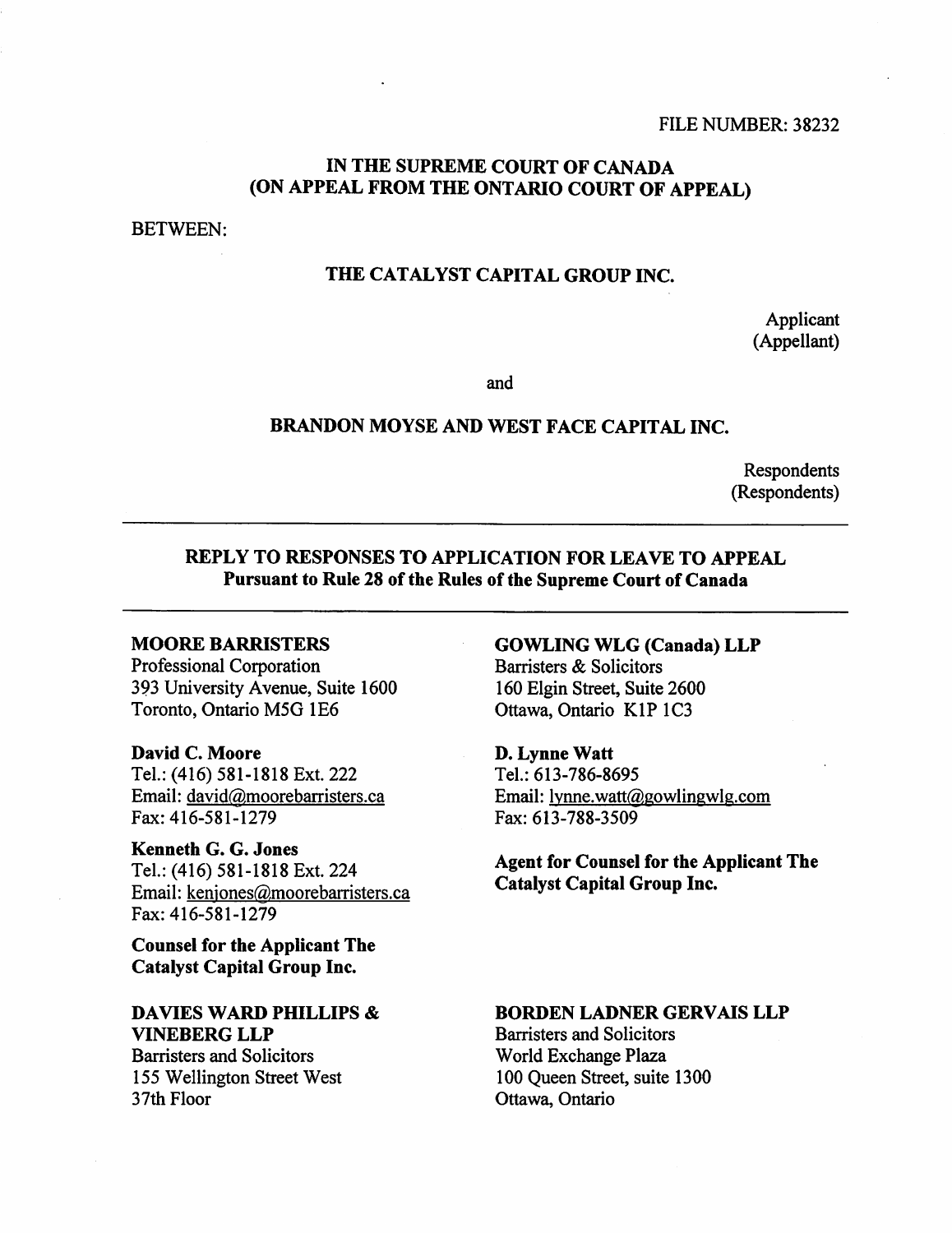## Toronto ONM5V 3J7

# **Matthew Milne-Smith** <br>Tel: 416-863-0900

Tel: 416-863-0900<br>Fax: 416-863-0871 Fax: 416-863-0871 E-mail: mmilne-smith@dwpv.com

# **Andrew Carlson**<br> **Tel:** 416-863-0

Tel: 416-863-0900 Fax: 416-863-0871 E-mail: acarlson@dwpv.com

**Counsel for the Respondent West Face Capital Inc.** 

## **PALIARE ROLAND ROSENBERG ROTHSTEIN LLP**

Barristers & Solicitors 155 Wellington Street West, 35th Floor Toronto, Ontario M5V 3H1

#### **Robert E. Centa**

Tel: 416-646-4314 Fax: (416) 646-4301 E-mail: robert.centa@paliareroland.com

#### **Kristen Borg-Olivier**

Tel: 416-646-7490 E-mail: kris.borg-olivier@paliareroland.com

**Denise Cooney**  Tel. 416-646-7498 E-mail: denise.cooney@paliareroland.com

**Counsel for the Respondent Brandon Moyse** 

### K<sub>1</sub>P<sub>1J9</sub>

**Nadia Effendi** 

Tel: (613) 237-5160 Fax: (613) 230-8842 E-mail: neffendi@b1g.com

**Agent for Counsel for the Respondent West Face Capital Inc.** 

### **SUPREME ADVOCACY LLP**

100- 340 Gilmour Street Ottawa, Ontario K2P 0R3

### **Marie-France Major**

Tel: (613) 695-8855 Ext: 102 Fax: (613) 695-8580 E-mail: mfmajor@supremeadvocacy.ca

# **Agent for Counsel for the Respondent Brandon Moyse**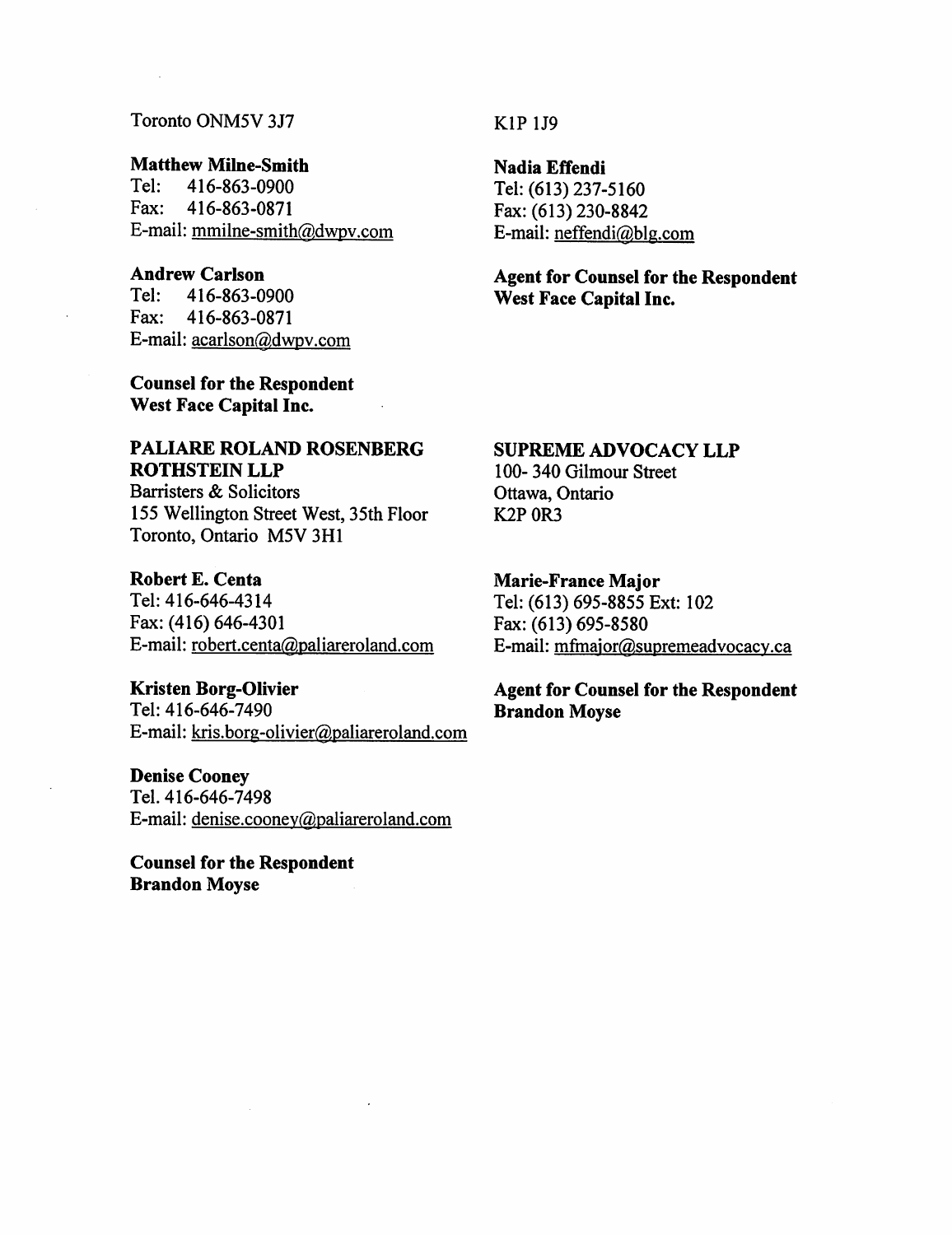**1. This Memorandum is filed as a joint reply to the Responses filed by West Face Capital Inc. ("West Face") and Brandon Moyse ("Moyse").** 

**2. Both Responses emphasize the following arguments:** 

- **(a) that the findings of fact made by the Trial Judge that Moyse did not destroy any relevant evidence are determinative;**
- **(b) that there are no legal issues of public importance warranting leave to appeal being granted, and,**
- **(c) in any event, that the issues of spoliation are moot because of "other" factual findings made by the Trial Judge.**

**3. The validity of the Trial Judge's finding that Moyse did not destroy any relevant evidence is dependent upon whether the Trial Judge applied proper legal principles in determining this question. For the reasons set out in the Memorandum of Argument filed in respect of this leave application' it is submitted that the Trial Judge did not properly apply the legal principles applicable to spoliation.** 

**4. In this regard, the key point is that Moyse unilaterally deleted data from his computer in**  the face of a Consent Order<sup>2</sup> requiring that that computer  $-$  in its entirety  $-$  be turned over to a **third party so that its contents could be imaged and made available for use in this case.** 

**5. It is respectfully submitted that by consenting to this order, Moyse acknowledged that the contents of his computer — all of it, not just certain parts which he decided should be turned over — were relevant to the issues in this case. Unilaterally deleting data from his computer without seeking a variation of this order was — as the Court of Appeal concluded — a serious breach of a**  court order.<sup>3</sup> Moreover, the effect of this improper deletion of data made it impossible for **Catalyst or anyone else to determine what had been erased.** 

<sup>&</sup>lt;sup>1</sup> See Applicant's Memorandum of Argument, paragraphs 21 – 27.

**<sup>2</sup>See Applicant's Memorandum of Argument, paragraph 13.** 

**<sup>3</sup>See Applicant's Memorandum of Argument, paragraphs 28 — 30 and 59 — 61.**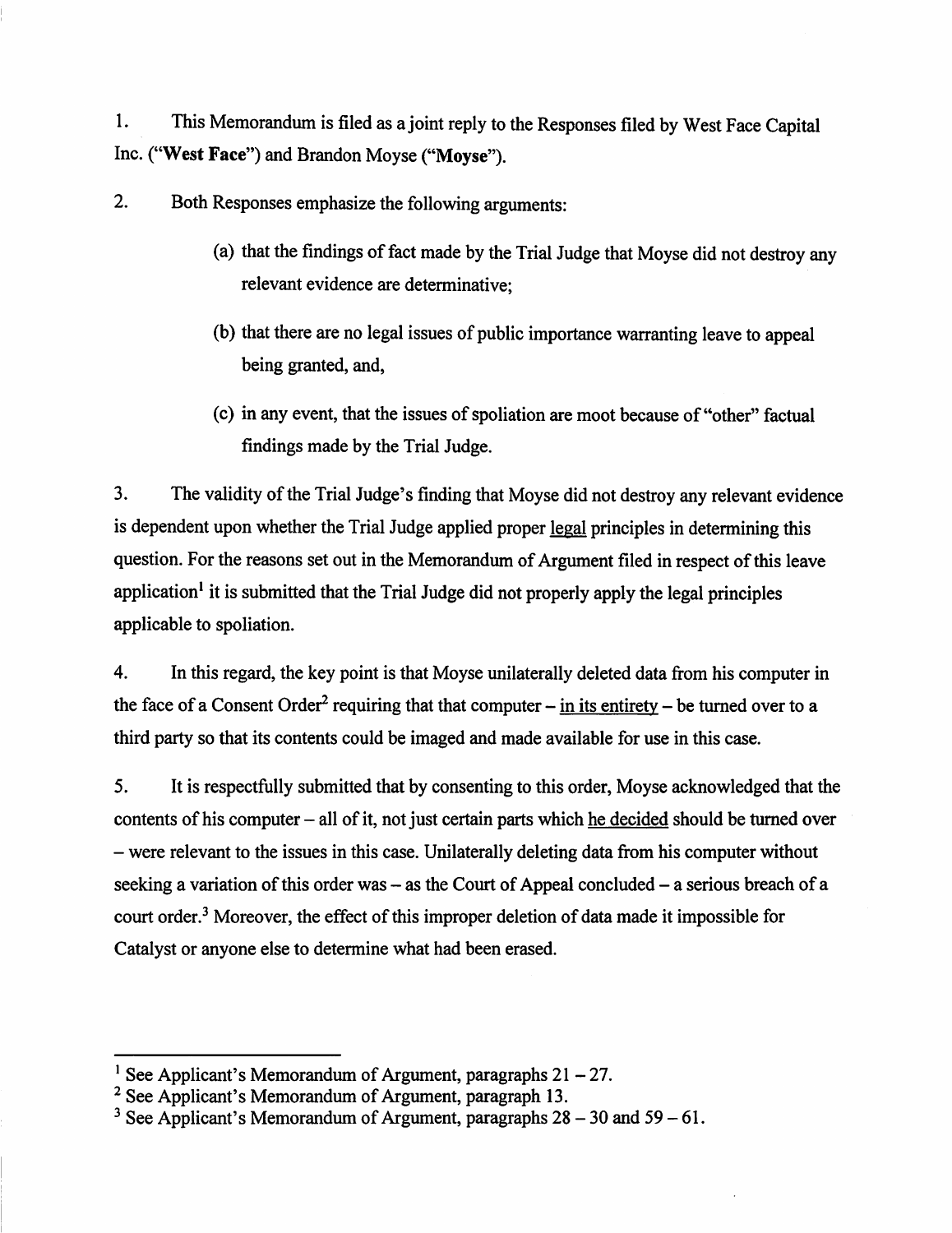6. In these circumstances, it was an error of law for the Trial Judge to conclude that Catalyst had not satisfied its burden to establish that relevant evidence had been destroyed.

7. As to the potential relevance of Moyse's browsing history, there are many possible ways in which that history could have been relevant, including for example:

- (a) it could have revealed that Moyse accessed sites giving instructions about how to secretly delete other data from his computer, which was a live issue at trial;
- (b) it could have shown he was accessing sites providing contact information or other information relating to persons such as Tony Lacaverra (or other participants in the WIND negotiations), which would have been highly relevant, and
- (c) it could have revealed access or attempts access his Drop Box, which would have been inconsistent with other parts of Moyse's evidence.

8. No doubt there are many other examples. This is why the deletion of Moyse's browsing history — which made it impossible for Catalyst to show what that history was — constitutes spoliation, in light of the consent court order that Moyse breached.

9. It is respectfully submitted that the alleged errors in the legal principles applied by the Trial Judge — from which his "findings" were derived — raise important issues of broader application, given the increasing importance of electronic data in our courts. It is further submitted that the Trial Judge's holding that requires specific intent by Moyse to destroy relevant evidence was also erroneous.<sup>4</sup> This issue has never been considered by this Court, nor has it ever been definitively addressed in the courts below. However, the case law cited from the United States Courts shows that there is a substantial body of jurisprudence in that jurisdiction especially in the Second Circuit Court of Appeals — that supports a different level of intent than was applied by the Trial Judge in this case. This too is an important legal issue warranting consideration by this Court. **<sup>5</sup>**

**<sup>4</sup>**See Applicant's Memorandum of Argument, paragraphs 35 — 48.

**<sup>5</sup>** See Applicant's Memorandum of Argument, paragraphs 50 — 57 and 69 — 74.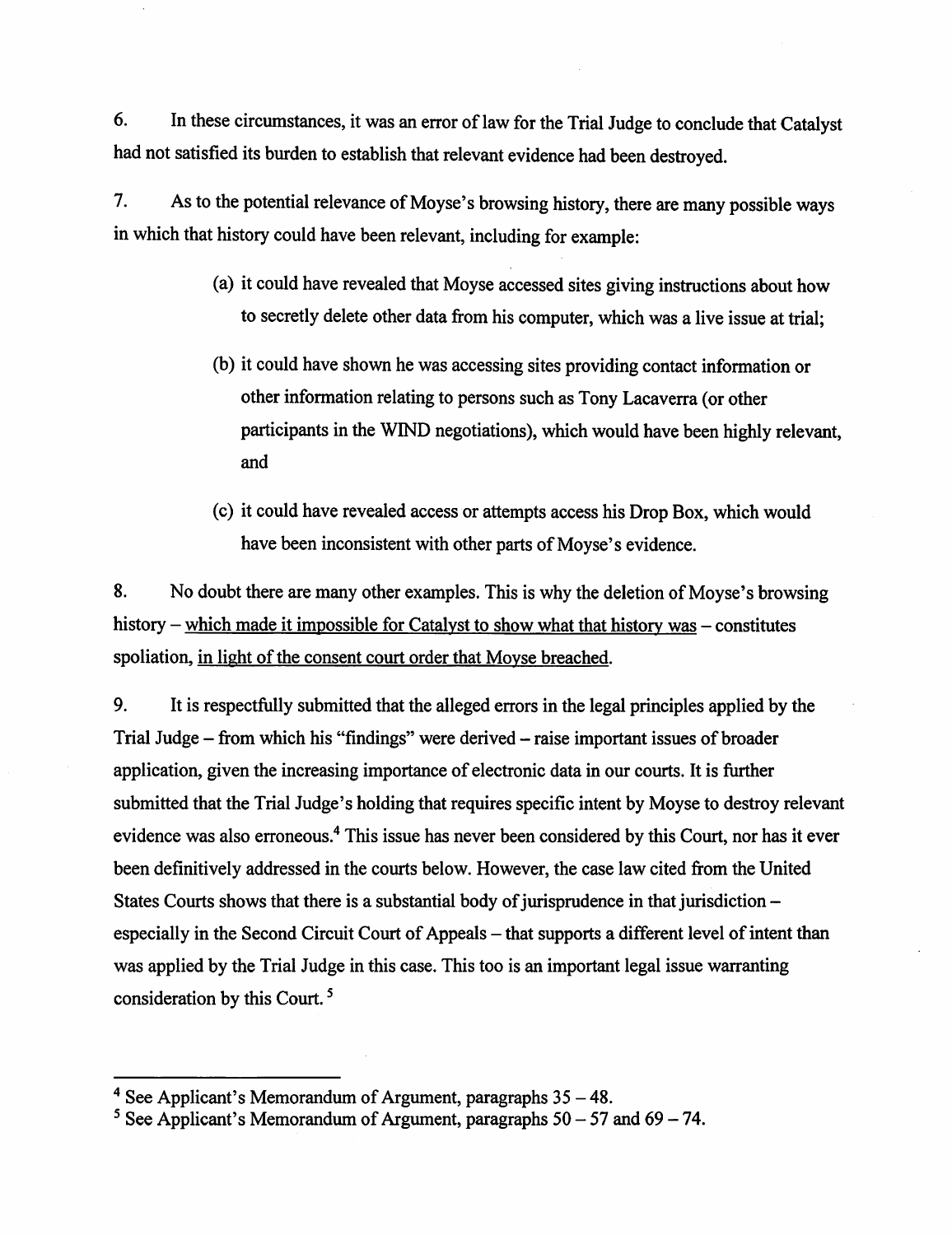10. With respect to the Respondents' submission that the spoliation issue is moot, the other findings relied upon by the Respondents are that Catalyst suffered no damages. These conclusions were based upon two lines of analysis by the Trial Judge:

- (a) that Catalyst's failure to agree to a break fee at the end of its negotiations to acquire WIND caused it to lose the deal, and,
- (b) Catalyst would never have been able to negotiate an acceptable Share Purchase Agreement with Vimpelcom for the acquisition of the WIND shares.

11. Both of the above lines of analysis relate to the dynamics and outcome of the negotiations between Catalyst and Vimpelcom, the vendor of the WIND shares. It is important to bear in mind that Catalyst's claims against Moyse and West Face were based upon the conclusion that Moyse had provided confidential information to West Face about Catalyst's negotiation strategies to acquire WIND, and that West Face took advantage of this information to submit a "superior" bid to Vimpelcom in the middle of the exclusivity period between Vimpelcom and Catalyst that ended in failure. In these circumstances, if the legal tests applicable to spoliation had been properly applied, this could well have resulted in different conclusions about Catalyst's claim that Moyse had provided confidential information to West Face and that West Face had misused this information to submit the "superior offer" that trumped Catalyst's efforts to complete its negotiations with Vimpelcom. In other words, the legal issues sought to be raised in relation to the issue of spoliation unavoidably have the potential to affect the other conclusions reached by the Trial Judge.

12. It is respectfully submitted that the issues sought to be appealed in respect of the spoliation issues are not moot. They are important and afford this Court an opportunity to provide overall guidance to the courts and to the profession, in an area of increasing importance.

13. It is further submitted that the *ad hominem* attacks on Catalyst in paragraph 43 of West Face's submissions are unfounded and should be rejected. If this court is satisfied that this leave to appeal application raises arguable issues of law of broad public importance, leave to appeal should be granted. If not, the application should be dismissed.